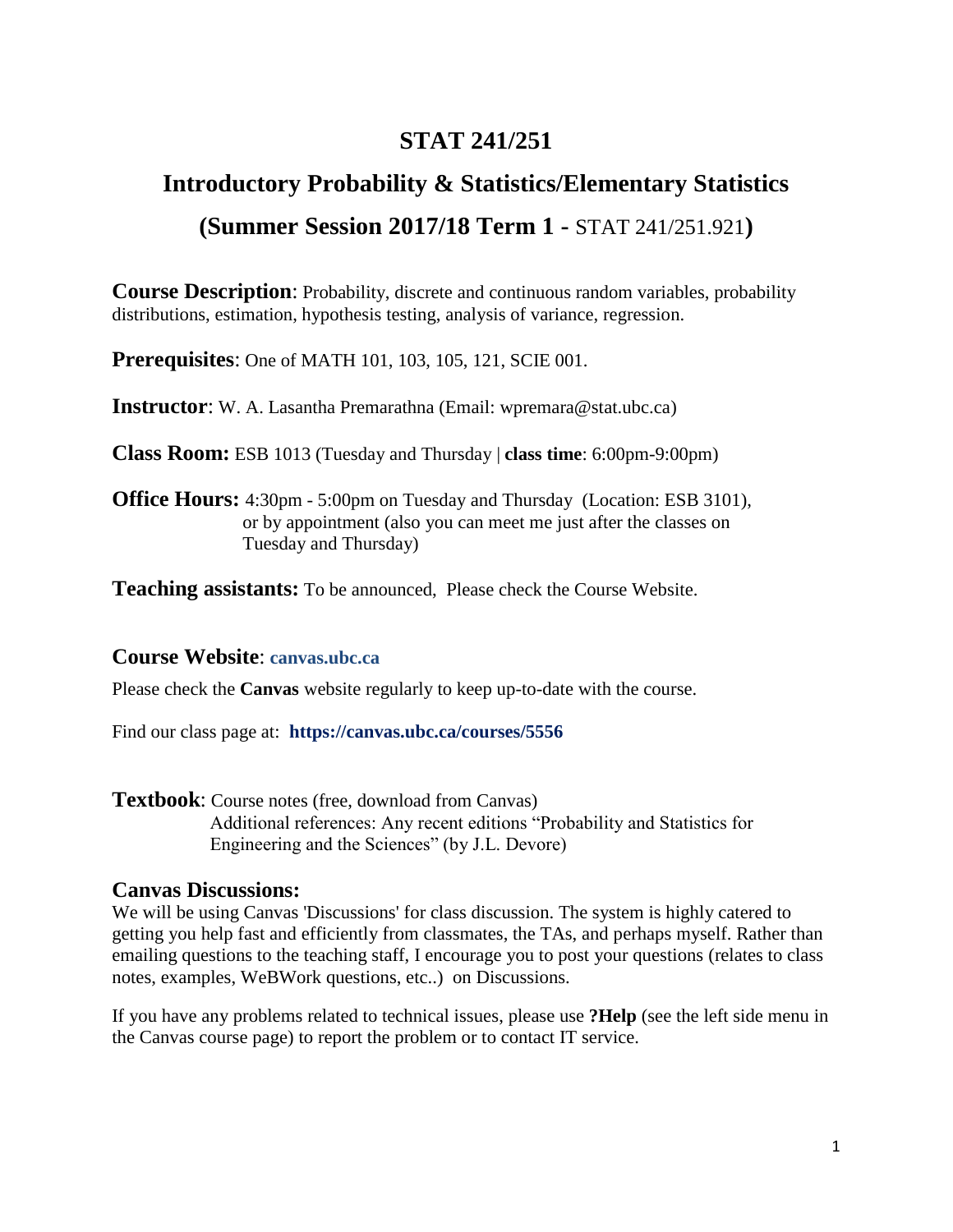**Clickers:** We will be using the i>Clicker in lectures. i>Clicker is a response system that allows you to respond to questions posed by instructors during class, and you will be graded on your participation and performance. You are required to purchase an i>Clicker remote for in-class participation. You must register your clicker **on Canvas** course page by Wednesday May 16, 2018.

**WeBWork:** I will let you know when it is available to you all (during the first week of classes). I will announce in the class (may post canvas announcements) when WeBWorks assignments are posted.

Labs: Labs start the <u>second week of class</u>. You will have registered for a lab when you enrolled in the course, and only under exceptional circumstances should you switch from this session to another.

| Assessment                                                    | Date                                                                                                                                          | Percentage |
|---------------------------------------------------------------|-----------------------------------------------------------------------------------------------------------------------------------------------|------------|
| Class participation and<br>performance via i>clicker          | in-class                                                                                                                                      | 6%         |
| <b>WeBWork Online</b><br>homework                             | See the schedule for due dates                                                                                                                | 10%        |
| Labs                                                          | Weekly                                                                                                                                        | 8%         |
| Written Assignments $(x2)$                                    | Due: Thursday, May 31<br>Due: Thursday, June 21                                                                                               | 3%<br>3%   |
| Midterm                                                       | Tuesday, June 5                                                                                                                               | 20%        |
| Final Exam<br>(you must pass the final to<br>pass the course) | To be scheduled by Classroom<br>Services. Exam schedule is<br>released about 3 weeks before<br>exams<br><b>Exam period:</b> June 25 - June 29 | 50%        |

### **Course Assessment**:

**Access WeBWork:** You need to access WeBWork throughCanvas page. **Please go to https://canvas.ubc.ca/courses/5556/assignments and scroll to the bottom to find the WeBWorK links.** Make sure you access WeBWork Assignments by clicking corresponding links. Then it will sync the WeBWork grade to Canvas grade page.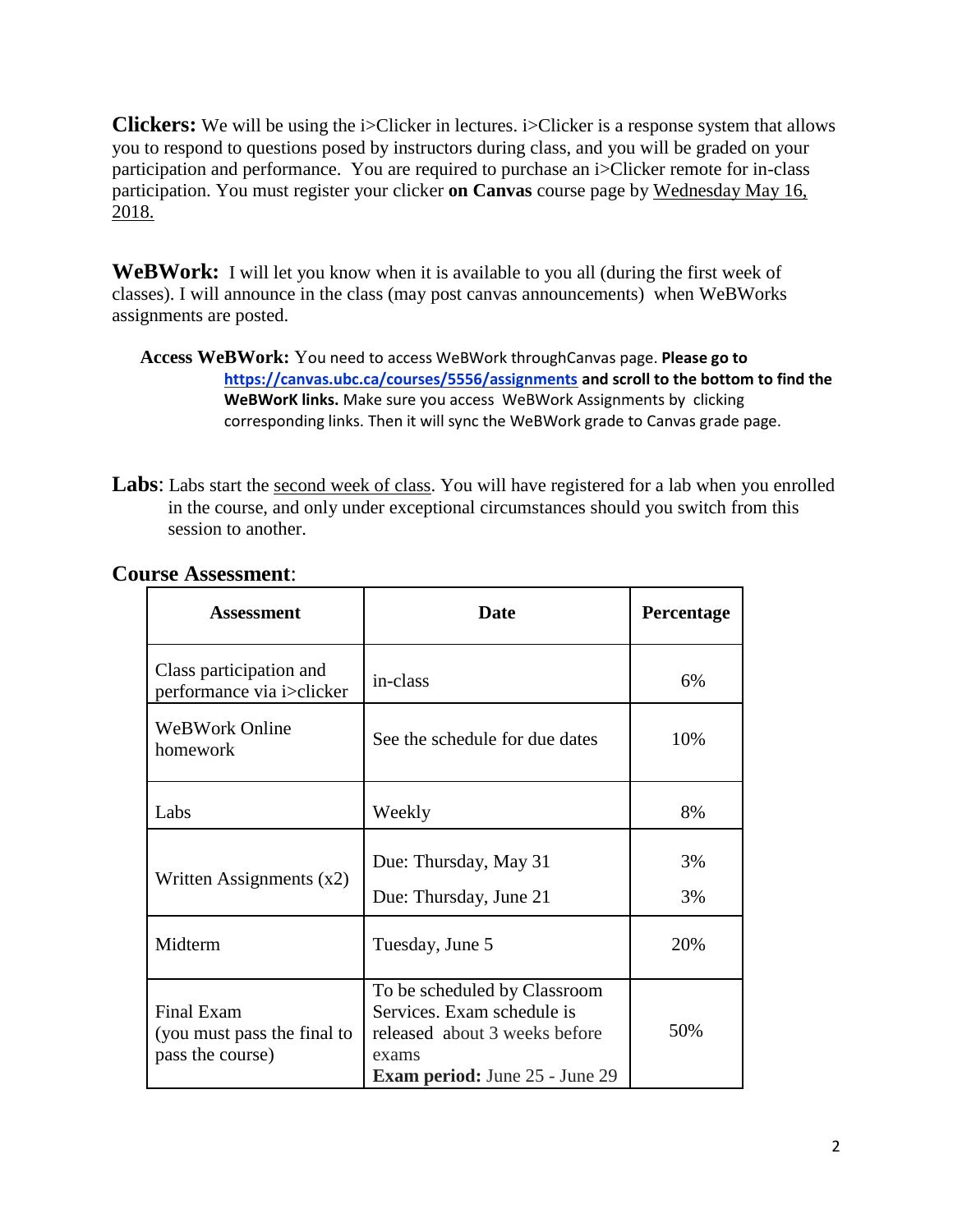## **Policy regarding missing the midterm or final exam:**

1. There will be no make-up exam

2. Students who miss an exam should notify the instructor prior to (if possible) or immediately after the exam. Students must supply a supporting document (for example, a doctor's note will be sufficient in case of a medical emergency) within one week of the day of exam.

## **Examination Aids:**

The following examination aids will be permitted for midterm and final examinations: calculators, statistical tables and a single letter-sized (8.5x11) aid sheet. The calculator must be a basic scientific model; calculators with graphics, programming or text storage capabilities are not allowed. Statistical tables will be provided to you on the day of the midterms or exam. Bring your student ID to midterms and the final exam.

It is important to note that the letter-sized (8.5x11) aid sheet has to be **handwritten** (no printed material, no photocopies allowed). You may write any notes and formulas that you feel are useful.

**Midterm Exams aid sheet:** You are allowed to use one side of a letter-sized (8.5x11) paper

**Final Exam aid sheet:** You may use both sides of a letter-sized (8.5x11) paper

## **Chapters to be covered***:* 1, 3 - 8, 10, 2 & 11

Detailed learning outcomes can be found on the course website. Refer to this document throughout the course to clarify the outcomes you are expected to attain for each section of the material.

## **Brief Course Description**

- Descriptive Statistics (Ch. 1)
- Probability and probability models (Ch. 3)
- Random variables and distributions (Ch. 4-6)
- Central Limit Theorem (Ch. 7)
- Statistical estimation and hypothesis testing (Ch. 8)
- Analysis of variance (Ch. 10)
- Selected topics from regression (Ch.  $2 \& 11$ )

## **Reach Out for Success**

University students often encounter setbacks from time to time that can impact academic performance. Discuss your situation with your instructor or an academic advisor. Learn about how you can plan for success at: [www.students.ubc.ca](http://www.students.ubc.ca/)

For help addressing mental or physical health concerns, including seeing a UBC counsellor or doctor, visit: https://students.ubc.ca/health-wellness